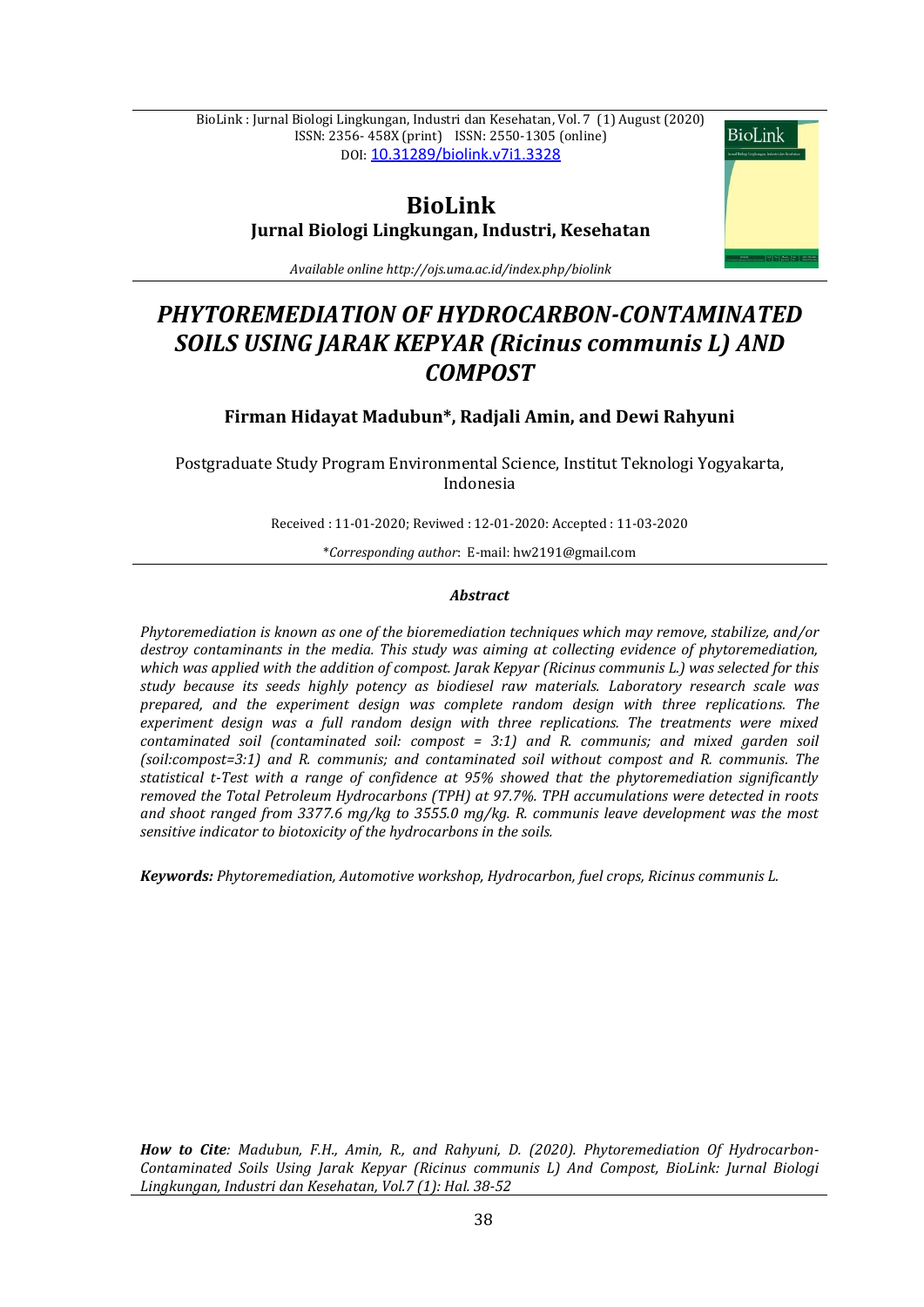## **INTRODUCTION**

Petroleum waste is generated from oil and gas businesses or activities or other activities such as a workshop (Ezeaku & Egbemba, 2014). Oil waste is a waste of Toxic and Hazardous Material (B3) and has the potential to pollute and damage the environment.

Minister of the Environment Decree No. 128 of 2003 concerning Procedures and Technical Requirements for the Management of Petroleum Waste and Biologically Contaminated Soil, indicating that land contaminated with petroleum waste must be appropriately managed. This regulation introduces a remediation technique for contaminated soil using bacteria called a bioremediation technique. Besides this technique, there are bioremediation techniques that use plants and are called phytoremediation (Kiran & Prasad, 2017; Wiszniewska et al., 2016).

Phytoremediation techniques of hydrocarbon contaminated soils have been extensively examined, as conducted by Furini *et al.* (2015), Hunt *et al*. (2019), Ndimele (2010), Cristaldi *et al*. (2017), and Wiszniewska *et al*. (2016). Of the many *reviews*, always supporting this technology is effective, *cost-effective*, and environmentally friendly in remediating hydrocarbon-contaminated soil.

The obstacle to phytoremediation techniques in the field is the selection of the right types of plants to be managed. Not all plants can survive in media or soil contaminated with hydrocarbons because hydrocarbons themselves are toxic to plants, or because of the presence of hydrocarbons, nutrient availability becomes very low or even non-existent because one of the hydrophobic hydrocarbon properties that prevent water from dissolving nutrients what is needed by plants (Ezeaku & Egbemba, 2014).

The tendency of hyperaccumulation (tolerant to toxic) crop selection is often taken into consideration (Idris *et al*., 2016; Wiszniewska *et al*., 2016). Besides hyperaccumulators, this plant is also able to detoxify by making substances that can control pollutants (Wiszniewska *et al*., 2016), as well as a symbiosis with bacteria and fungi that decompose hydrocarbons.

Efforts to improve the phytoremediation process are the addition of organic material into HC contaminated soil (Wiszniewska *et al*., 2016). This organic material will change the structure of the soil, increase the availability of nutrients, and reduce contaminants in the soil. Specifically, Chen *et al*. (2015) provide an explanation that the addition of compost in hydrocarbon-contaminated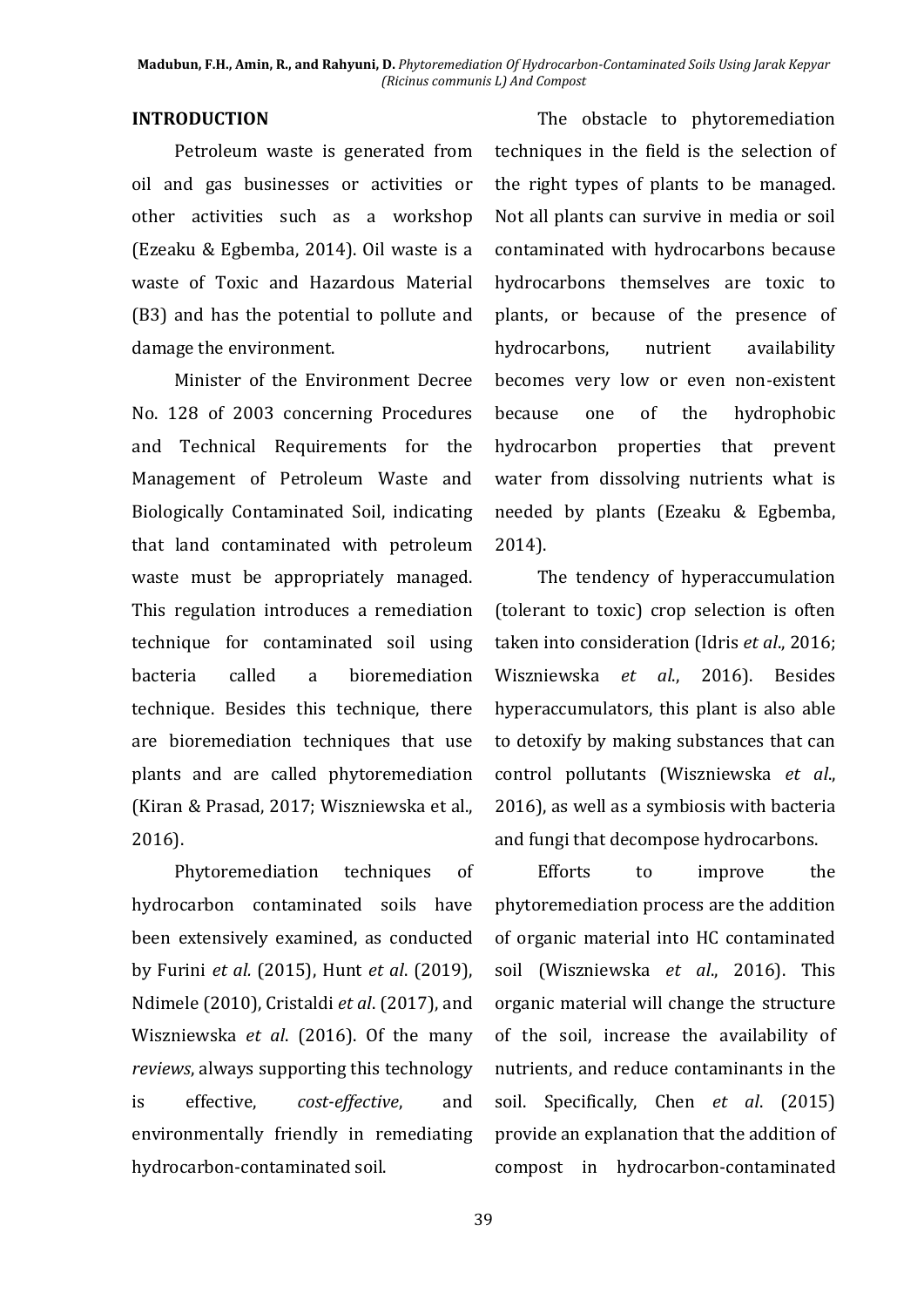soil plays a role in increasing the content of organic matter so that it will ultimately increase soil fertility.

Many types of phytoremediator plants, such as water hyacinth *(Eicchornia crassipes),* sunflower *(Heliantus annuus),* Dutch betel (*Scindapus aureus*), bungur (*Lagerstroemia speciose*), mahogany (*Swietenia macrophylla*), and others. The selection of phytoremediator plants, the distance of kepyar (*Ricinus communis* L.) in this study follows the research conducted by Kiran and Prasad (2017), Marques *et al.* (2010), Hasibuan *et al*. (2019) and Pandey *et al*. (2016) which in his research concluded that this plant can be used in phytoremediation and is a multipurpose plant. It is more known that *R. communis* is a *fuel crop* that can survive in growth media with a concentration of certain *Total Petroleum Hydrocarbons*  (TPH) and its production in the form of seeds has the potential as a high biodiesel feedstock (Pandey et al., 2016; Tandon *et al*. ., 2013).

The purpose of this study is to prove whether phytoremediation using *R. communis* plants and compost in hydrocarbon contaminated soils can be successful by measuring and observing changes in the character of contaminated soil and morphology of *R. communis plants.*

## **MATERIALS AND METHODS**

Samples of hydrocarbon contaminated soil wew taken from a motorcycle repair shop in Yogyakarta. Compost is purchased from farm shops, and it is known from the label that the basic material of compost is livestock manure, which has undergone a composting process. The seeds of *R . Communis* were obtained from local sorowajan farmers, Banguntapan District, Bantul Regency, Special Region of Yogyakarta. This research was conducted for one month.

### **Treatment Combination**

The research design used was a Completely Randomized Design (CRD) with each treatment repeated three times. The treatments in this experiment are:

- a. Treatment I: contaminated soil added with compost and planted with *R. communis* (PI)
- b. Treatment II: uncontaminated soil added with compost and planted with *R. communis* (PII)
- c. Treatment III: contaminated soil, without additional compost and not planted with *R. communis* (PIII).

# **Measurement Parameters and Methods**

*Total Petroleum Hydrocarbons (TPH)* of hydrocarbon-contaminated soils were measured by the gas *chromatography (GC)*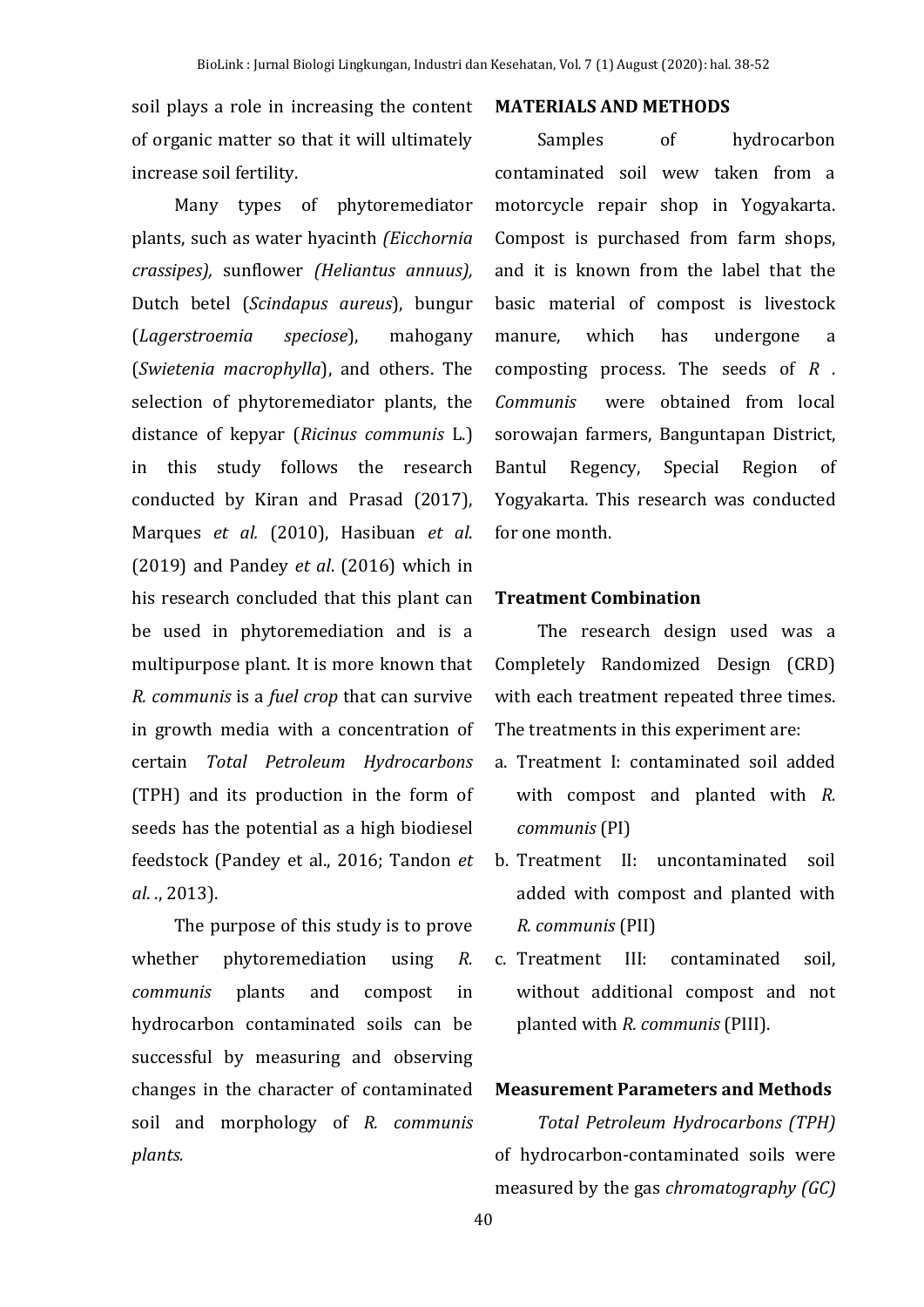method at the beginning and end of the study.

The level of hydrocarbon reduction in contaminated soil is calculated using the efficiency formula as below (Saadawi, Algadi, Ammar, Mohamed, & Alennabi, 2015):

 $EP = \frac{TPH\text{ before}-TPH\text{ after}}{T} \times 100\% \cdots (1)$ 

where:  $EP = reduction$  efficiency,

Other parameters such as organic carbon, total N, phosphorus, and moisture content were measured using SNI 13- 4720-1998, SNI-472-1998, ISO 6th 2002, and SNI 13-4719-1998.

Soil pH is measured by a pH meter, carried out before planting, and 7 and 30 days after planting (HST).

All measurements and tests were carried out at the Integrated Research and Testing Laboratory of Gadjah Mada University, Yogyakarta.

Plant height and stem diameter, and leaf area were measured using standard gauges and at 0, 6, 12, 18, 24, and 30 days after planting (HST). As for the surface area of the leaves of *R. communis* measured at 30 HST or against deciduous leaves only by graphical methods and the help of ImageJ *software*. Determination of the age of observation for 30 days by observing the results of research by Khamforoush et al. (2013) and Yu *et al*. (2005), which concluded that the process

of biological hydrocarbon decomposition usually mostly takes place on the first 30th day.

# **Research Procedure**

# a. Compost preparation

The compost is dried, then the organic C, N, P content, and moisture content are analyzed.

b. Experimental Media Preparation

Samples of hydrocarboncontaminated soil were taken from a motorcycle repair shop on Jalan Adisucipto, Yogyakarta. While uncontaminated land was taken from gardens in Sorowajan village, Banguntapan District, Bantul Regency, DIY. Furthermore, the soil is mixed with compost at a ratio of 3: 1 (300 g of soil: 100 g of compost).

Mixing of this media is done a day before weaning or planting R. communis seeds.*R.* 

# c. *Communis Seedlings*

Kepyar jatropha seeds come from local Sorowajan farmers, Banguntapan District, Bantul Regency, Special Region of Yogyakarta.

Seeds are released from the fruit and soaked for six hours. Only sinking seeds are used for seedlings. Seeding seeds are done in bed, sowing with soil media mixed with compost. The type of germination of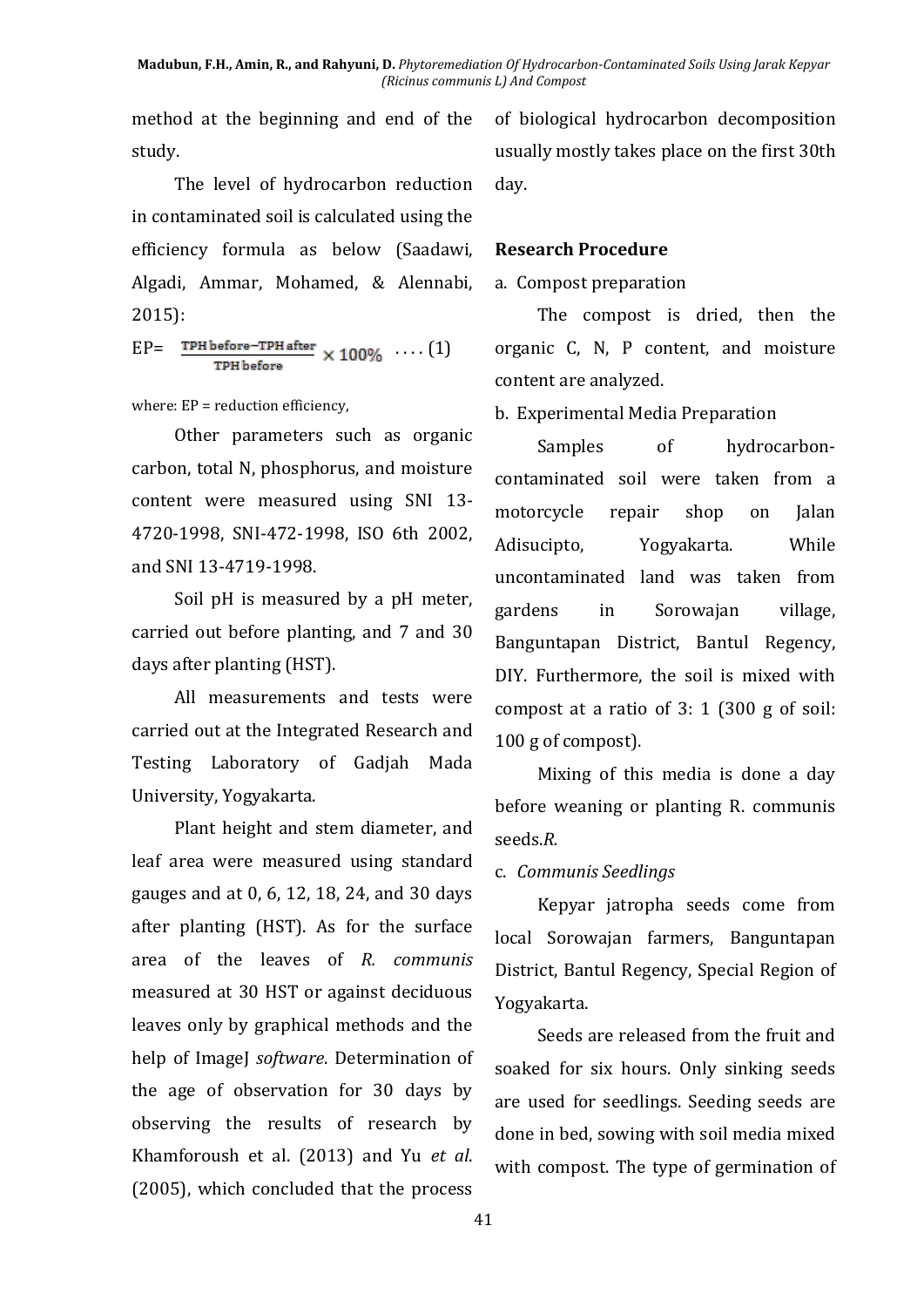*R. communis* is epigeal. Seedlings aged 6-8 days with cotyledonary characteristics have been removed, opened and the epicotyl has appeared, and about 6.5 cm tall, the seedlings are ready to be weaned. Weaning was carried out into the experimental media in polybags measuring 10 x 10 x 12 cm.

# (Independent Sample) to determine the significance of two groups of mutually independent data.

# **RESULTS AND DISCUSSION**

# **1. Preliminary Test Results of Soil Samples**

Before the study was carried out, the contaminated soil was analyzed to determine its condition and the results, as shown in Table 1.

# **Data Analysis**

The data analysis technique used ttest with a 95% confidence interval

| Table 1. Preliminary Test Results for Hydrocarbon Contaminated Soil Samples |  |  |  |
|-----------------------------------------------------------------------------|--|--|--|
|                                                                             |  |  |  |

| No | <b>Parameter</b>   | Unit          | <b>Result</b> |
|----|--------------------|---------------|---------------|
|    | <b>TPH</b>         | $\%$          | 2,18          |
|    | Karbon Organik (C) | mg/kg         | 163,87        |
| 3  | Nitrogen (N)       | mg/kg         | 616,25        |
| 4  | Phosphor (P)       | mg/kg         | 89,93         |
|    | Kadar Lengas       | $\frac{0}{0}$ | 2,98          |

The initial TPH content of the sample was 2.18%. This shows that TPH levels exceed the biologically contaminated tillage standard set out in Minister of the Environment Decree No. 128 of 2003, which is equal to 1%. According to the Ministerial Regulation, this kind of contaminated land cannot be directly remediated biologically but must be treated first so that the TPH concentration

is <1%. In this study, the reduction in TPH to <1% was carried out with the addition of compost by 100 gr.

The presence of elements C, N, P in contaminated soil is also analyzed, and the results are far below the content contained in compost, except for C, as presented in Table 2.

| <b>No</b> |                    | <b>Parameter</b> |  |  | Unit                                    | <b>Result</b> |  |
|-----------|--------------------|------------------|--|--|-----------------------------------------|---------------|--|
|           | Karbon Organik (C) |                  |  |  | mg/kg                                   | 134,36        |  |
|           |                    | Nitrogen (N)     |  |  | mg/kg<br>4.348,64                       |               |  |
| 3         | Phosphor (P)       |                  |  |  | 1.499,20<br>mg/kg                       |               |  |
| 4         | Kadar Lengas       |                  |  |  | $\frac{0}{0}$                           | 5.55          |  |
| The       | concentration      | Ωt               |  |  | compost. Source C in contaminated media |               |  |

contaminated media is higher than in is thought to originate from hydrocarbons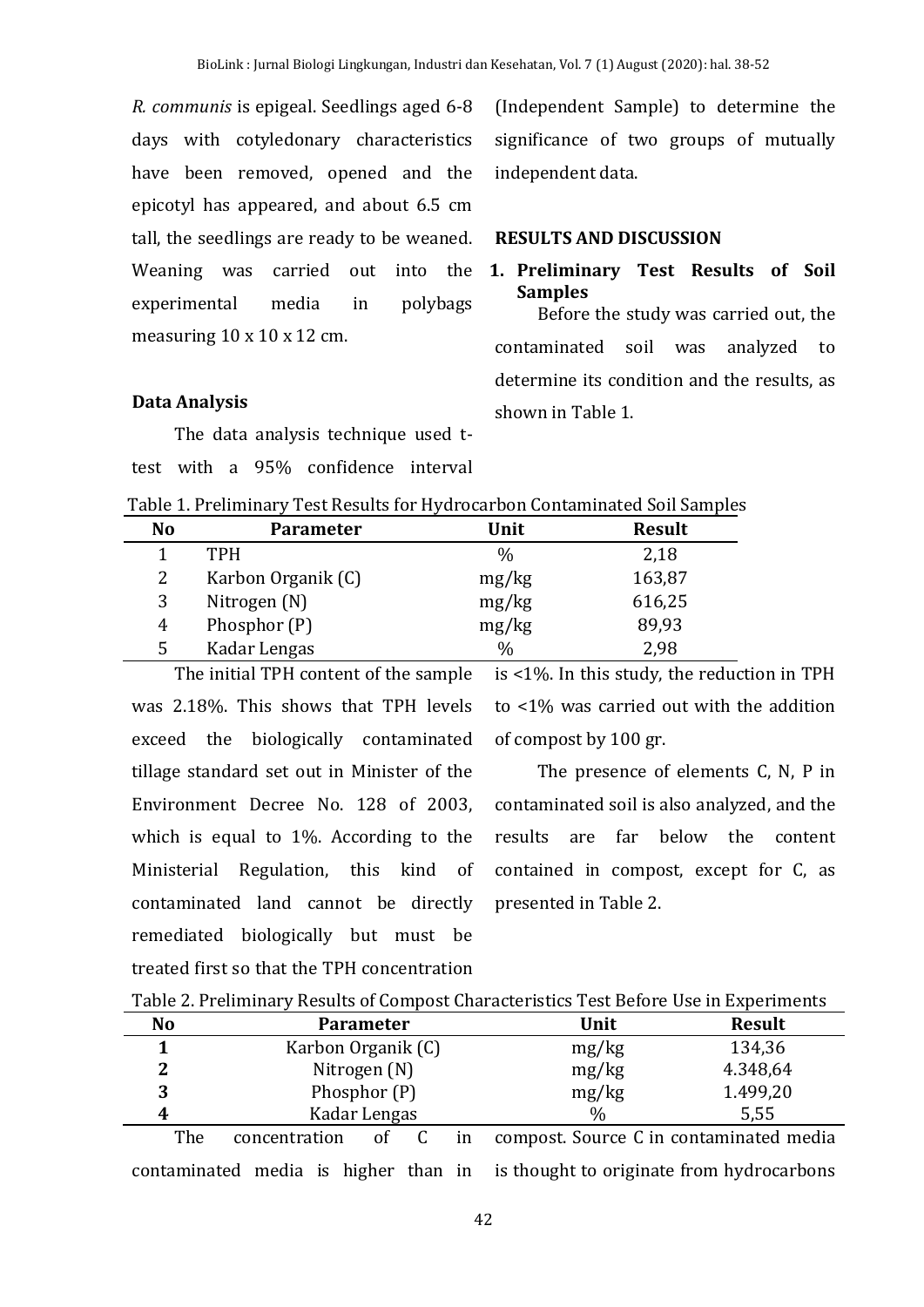that contaminate the soil because they come from fossil-based materials (Ezeaku & Egbemba, 2014).

from dissolving nutrients into available plants (Egbemba, 2014).

### **TPH Phytoremediation Results**

Hydrocarbon contaminated soils are said to be nutrient-poor soils because one or a number of low nutrient content due to hydrophobic nature has prevented water

The final analysis of compost mixed media (Treatment I) with phytoremediation treatment showed a significant reduction in TPH, as presented in Table 3.

Table 3. TPH content in media mixed with Phytoremediation (PI) and Control (PIII) Compost

| -------     |       |                  |       |                    |
|-------------|-------|------------------|-------|--------------------|
| <b>Test</b> | PI    | EP <sub>PI</sub> | PIII  | EP <sub>PIII</sub> |
|             | 0,06  | 97,25%           | 1,67  | 23,39%             |
| 2           | 0,02  | 99,08%           | 1,58  | 27,52%             |
| 3           | 0,07  | 96,79%           | 1,60  | 26,61%             |
| Average     | 0,05  | 97,71%           | 1,62  | 25,84%             |
| $\pm\delta$ | 0,026 | 1,214%           | 0,047 | 2,168%             |
|             |       |                  |       |                    |

Note: EP = reduction efficiency

Table 3 shows that PI produces a TPH that is much lower than the PIII or control, more than 300% lower, while the efficiency of the reduction is almost four times higher. T-Test statistical test with a 95% confidence interval, it was proven that the mean TPH and EP of the two treatments showed that the two were significantly different.

PI's that received the treatment of adding compost and planting *R. communis* in contaminated media showed similarities with the results of research conducted by de Abreu *et al*. (2012). In this experiment, de Abreu *et al.* (2012) concluded that phytoremediation using *R. communis* and the addition of compost were faster in remediating hydrocarbon-contaminated & Prasad, 2017).soils than those without compost.

*R. communis* is a plant that is known to be quite effective in cleaning up hydrocarbons from the soil through phytoremediation techniques (Kiran & Prasad, 2017; Saadawi *et al*., 2015). In laboratory studies conducted by Saadawi *et al*. (2015) using *R. communis* on hydrocarbon contaminated soils succeeded in removing 76% TPH and 77% of the initial TPH of 0.5% and 1.0% within 30 days; and 79% within 45 days for an initial TPH of 1.0% (Rehn *et a*l., 2019). In the roots of *R. communis* often and easily found the association of arbuscular mycorrhizal types that play a role in removing contaminants and, at the same time, supporting the life of its host plants (Kiran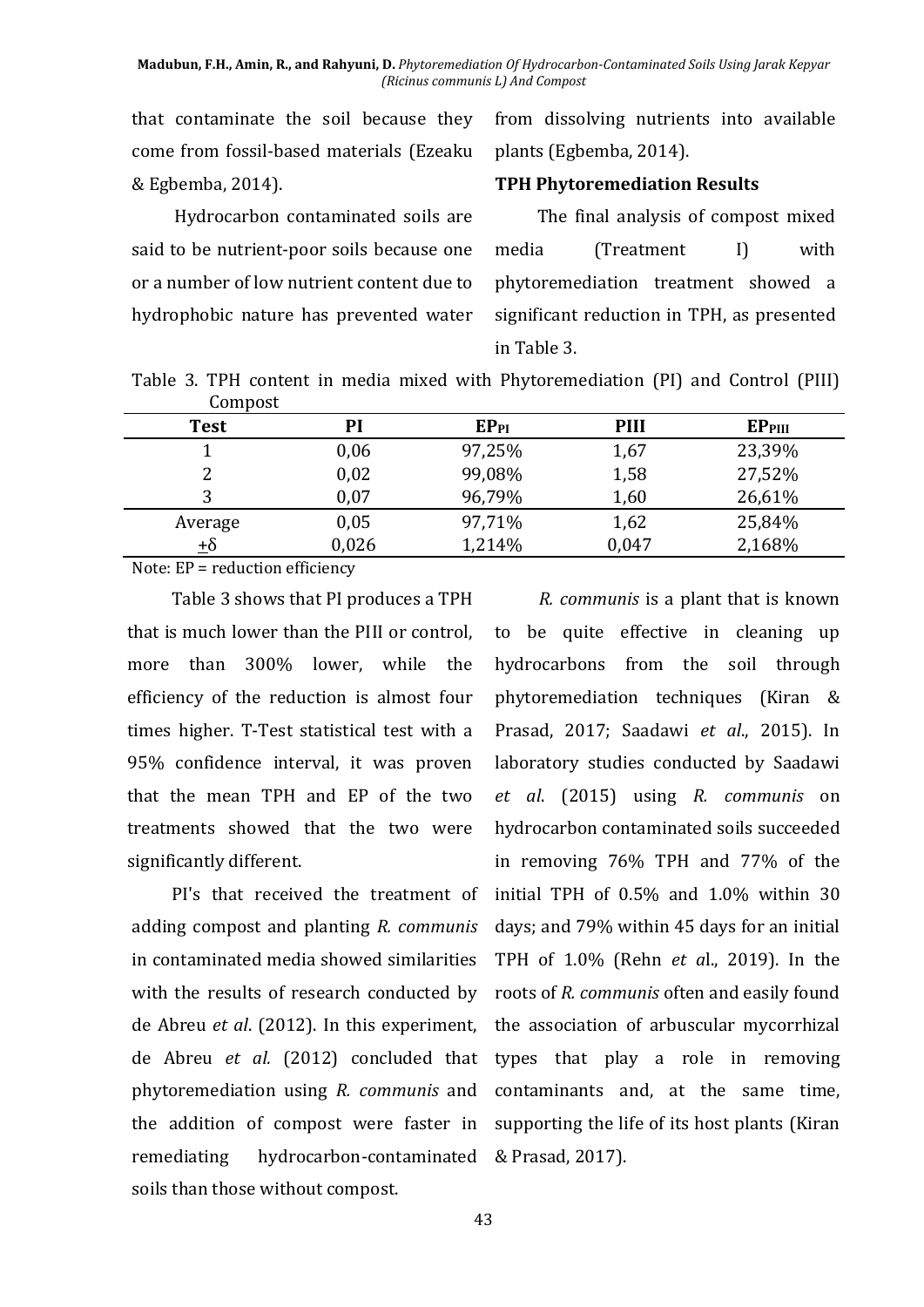Addition of compost will increase the concentration of hydrocarbon decomposing bacteria in contaminated soil (Prakash, Saxena, Sharma, Singh, & Singh, 2015) and as a source of nutrients, especially N and P in slowly released soils (Chen *et al*., 2015; Faucette, 2010) needed for further growth of microorganisms and plants. Efforts to add compost or bioaugmentation, by Chen *et al.* (2015), is believed to often improve the process and effectiveness of contaminant decomposition in hydrocarboncontaminated soil because, in addition to functioning as a source of microorganisms and nutrients, compost is also able to provide enzymes needed by microorganisms for life.

Besides that, PIII as a control, overtime, is also able to reduce TPH content in hydrocarbon-contaminated media. PIII or control only relies on the role of nature in decomposing hydrocarbons. In many cases, the role of indigenous bacteria or biological

processes is more important than chemical and physical processes in natural processes or what is called *natural attenuation* (Abatenh, Gizaw, Tsegaye, & Wassie, 2017; Yu *et al*., 2005). Research Agnello et al. (2016) showed a *natural attenuation* EP of 37%, while in this trial, it was 25.8% or lower than the previous experiment. This figure falls within the range of EP *natural attenuation* from research conducted by Couto Couto *et al*. (2010) in the amount of 20 - 50%. Furthermore, several factors that determine the success rate of *natural attenuation* apart from the characteristics of microorganisms in the media are mentioned, such as soil depth, type of contaminant, and oxygen content, whereas Khamforoush *et al*. (2013) added the airflow factor and humidity in it.

### **1. PH Value**

The results of pH measurements on PI and PIII can be seen in Figure 1 and Table 4.

| <b>Measurement Day</b> | Pl    | $\pm\delta$ | <b>PIII</b> | ±δ   |
|------------------------|-------|-------------|-------------|------|
|                        | 7,2   | 0,20        | 7,4         | 0,12 |
|                        | 6,6   | 0,35        | 7,4         | 0,23 |
| 14                     | 6,2   | 0,20        | 7,1         | 0,15 |
| 21                     | 5,5   | 0,68        | 6,9         | 0,12 |
| 30                     | 5,3   | 0,20        | 6,6         | 0,10 |
| EP                     | 26,4% |             | 11,2%       |      |

|  |  | Table 4. Observation of Soil pH Phytoremediation Results |
|--|--|----------------------------------------------------------|
|--|--|----------------------------------------------------------|

Note: EP = reduction efficiency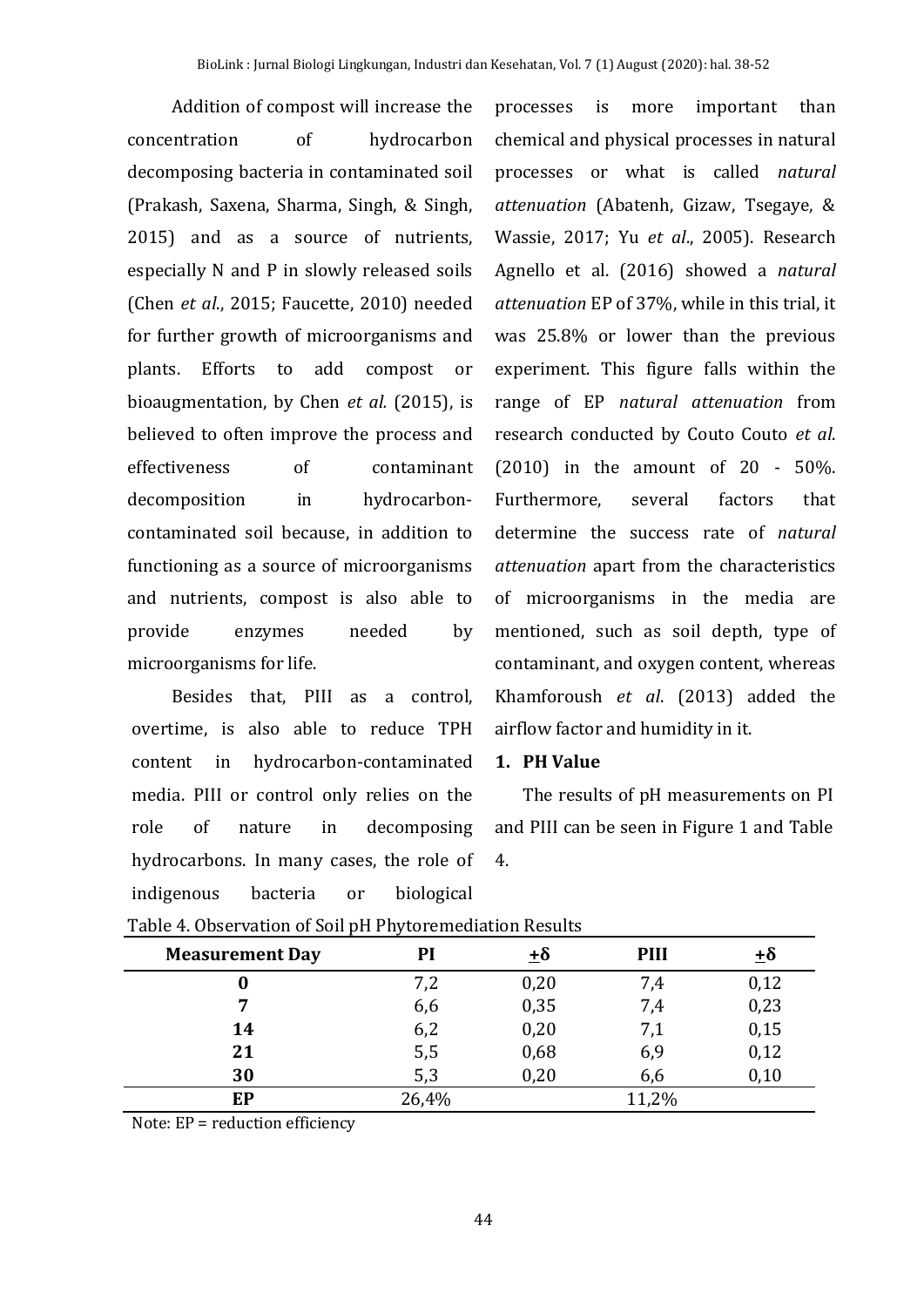The results of measuring pH in the two treatments PI and PIII with a t-test with intermittent confidence of 95% showed the average value of pH reduction in each treatment was significantly different. At the end of the measurement, the pH on PI was lower than PIII, even though on the day of the 0th measurement, based on t-Test with 95% confidence interval, pH of PI and PIII pH were 7.2 (+  $\delta$ 0.20), and 7.4 (+  $\delta$ 0.12) is not significantly different.

PI decreased pH by 26.4% from the initial pH value, and PIII experienced a decrease of 11.2%. The greater decrease in PI was caused by the presence of compost and planting of *R. communis* in hydrocarbon-contaminated media.



Picture 1. pH Measurement Results on PI and PIII

Picture 1 showing underground to become acidic in line with the phytoremediation process, from a pH of 7.2 to 5.3 on the 30th day. This decrease in pH occurs due to the production of organic acids as a result of the breakdown of hydrocarbons by the activity of microorganisms (Osuji & Nwoye, 2007). Because hydrocarbons contain heavy **TPH In Plants** metals (Kathi & Khan, 2011), the decrease in pH can also be caused by the release of

positive ions from the metal as a result of the decomposition process of the hydrocarbons (Kriipsalu *et al*., 2008), such as Al + (Ezeaku & Egbemba, 2014) or because of the insistence of colloidal soil that replaces free base ions such as Ca2 +, Mg2 +, K +, and Na + (Ngobiri *et al*., 2007).

Removal of TPH in contami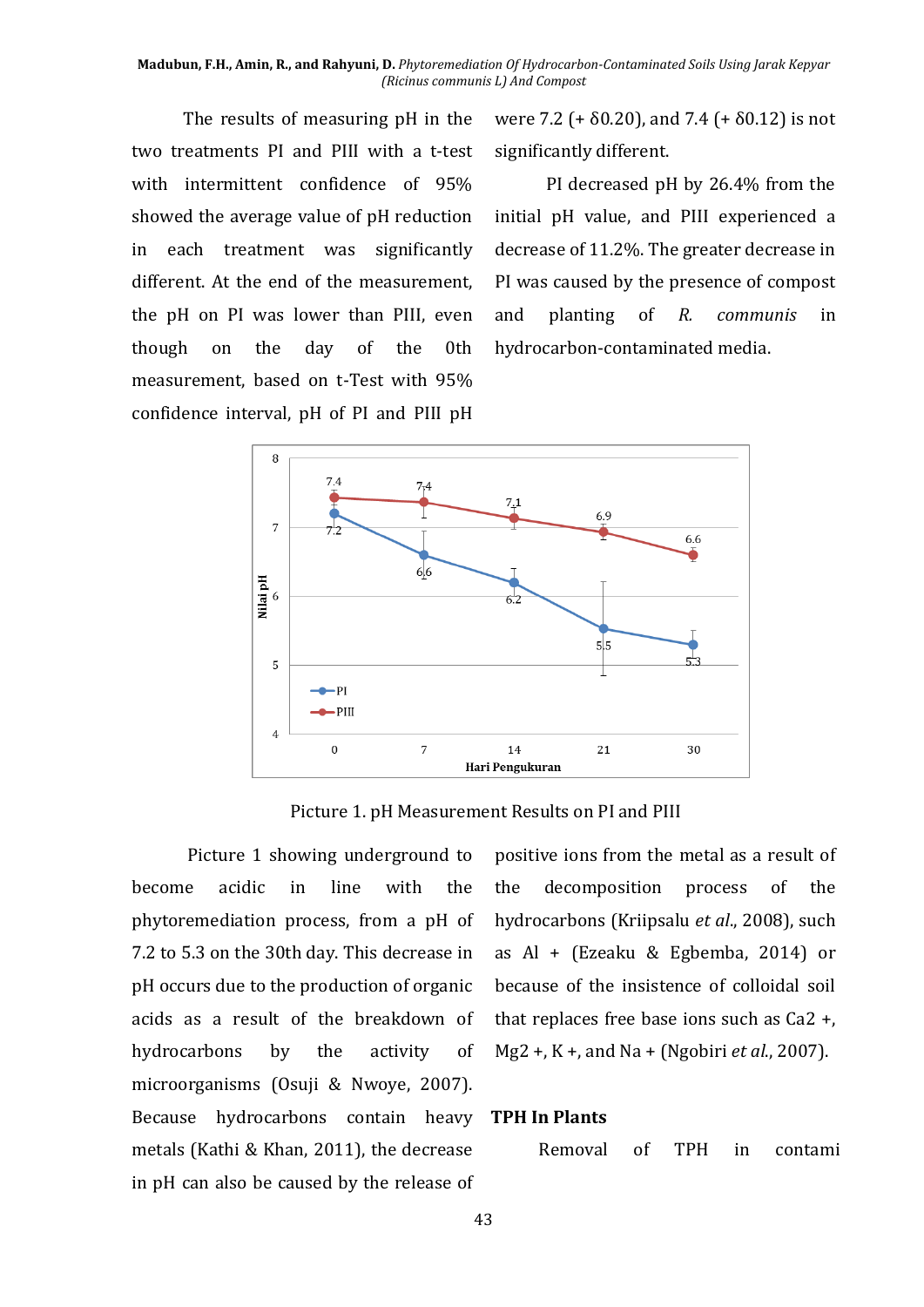noted soil can occur directly and indirectly. areas, or because of root exudates plants Directly, hydrocarbons that contaminate that describe hydrocarbons (Idris *et al.,* the soil will be *uptake* by plants (Hunt *et*  2016; Ndimele, 2010; Saadawi *et al.,* 2015). *al.,* 2019; Wang *et al*., 2013) and indirectly is by decomposing hydrocarbons by microorganisms that live in plant rooting *communis* are presented in Table 5 below.

The results of TPH measurements in experimental plant section, *R.* 

Table 5. TPH Content in Roots and *R. communis roots* **Deuteronomy TPH levels (mg/kg) Root trubus\* 1** 3935,8 4070,7 **2** 3040,9 3023,2 **3** 3156,3 3571,2

**Average** 3377,6 3555,0  $\frac{+8}{-}$  486,81 523,92

Notes: \* = biomass of the topsoil of plants in the form of stems and leaves

The TPH content in the roots and *trubus* was not significantly different at α <0.05, even though the numbers showed that the TPH content in the trubus was higher than in the roots.

From Table 5 it is known that in the biomass of *R. communis* contains hydrocarbons that are likely to come from contaminated soil. At the root of TPH content of 3377.6 mg / kg or 0.34% (+ δ 0.049%) while in the trubus was 3555.0 mg / kg or 0.36% (+ δ 0.052%). This content is much lower than the content in seeds in mature plants. In this experiment, *R. communis* is only a maximum of 40 days

old and has not produced flowers and fruit. In general, TPH content in seeds is 41-64% (Olivares, Carrillo-González, González-Chávez, & Hernández, 2013; Santoso, Sudika, Jaya, & Aryana, 2014; Widodo & Sumarah, 2007). TPH data in the roots and roots of *R. communis* cannot yet be found in other references because this section, possibly, is not considered to have accumulated TPH.

## **2. Growth of** *R. communis*

In this experiment, visually, the growth of *R. communis* at the age of 30 HST can be seen in Picture 2 below.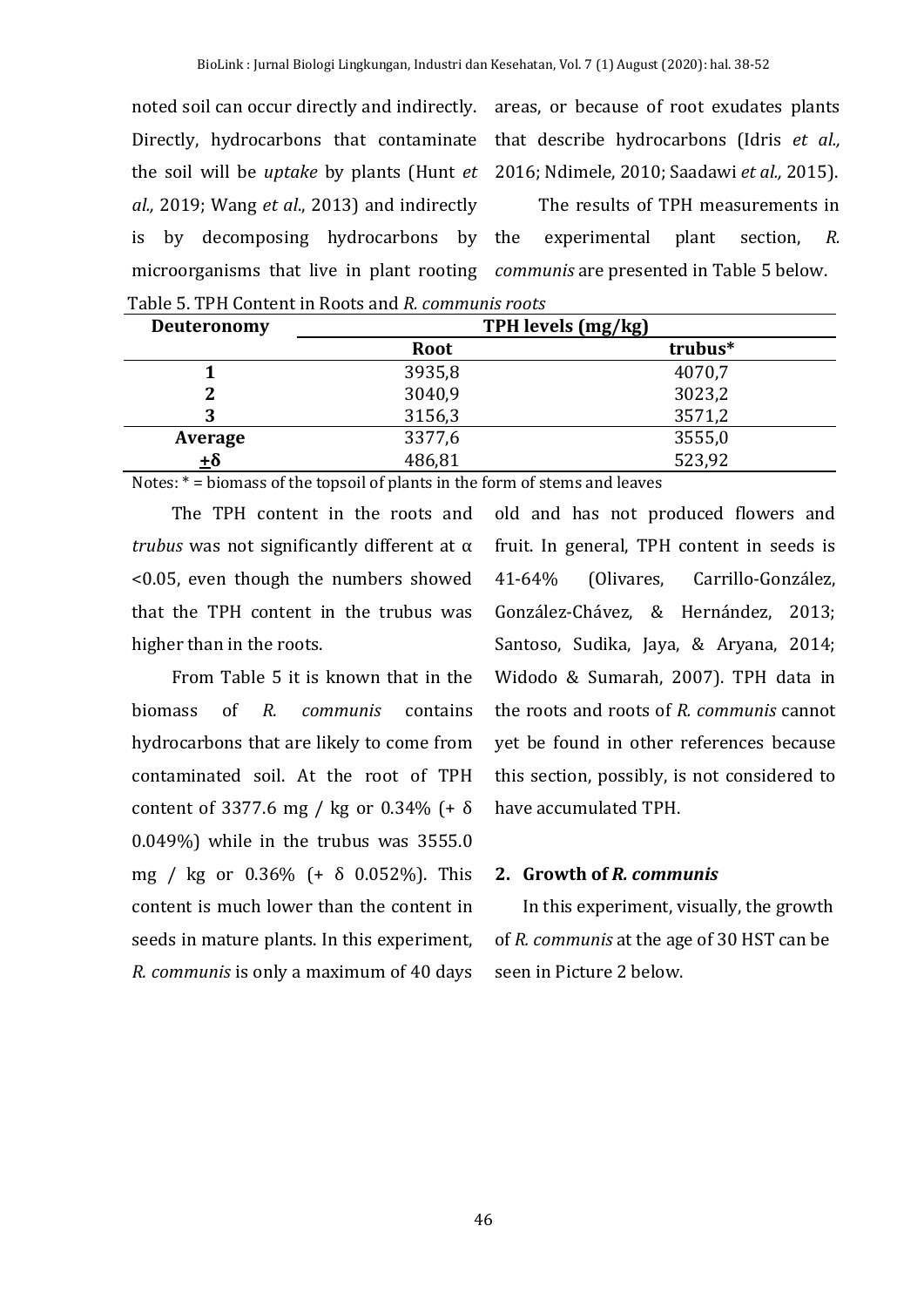

Picture 2. Growth of R. communis at 30 days after planting. Three Polybags on the Left are PII Treatment and Three Polybags on the Right are PI Treatment

did not provide significant differences. This is thought to be due to the relatively young age of the plant. **Plants Heights** Phytoremediation research conducted by hydrocarbon contaminated media of 0.5 - 1.5% TPH, did not show the impact of visual morphology on plant age 30 days, but plants at the age of 35-45 days only observation data as follows (Picture3). appeared symptoms of morphological

At first glance, the two treatments degradation visually on the leaves are at the end of the study, namely age 30 HST, necrosis. The higher the TPH in the soil, the more severe the necrosis.

Rehn et al. (2019) by using *R. communis* on of the stem to the tip/top of the plant, Plant height is measured from the base starting from the day of planting to 30 days planting. The results of measurements of plant height obtained





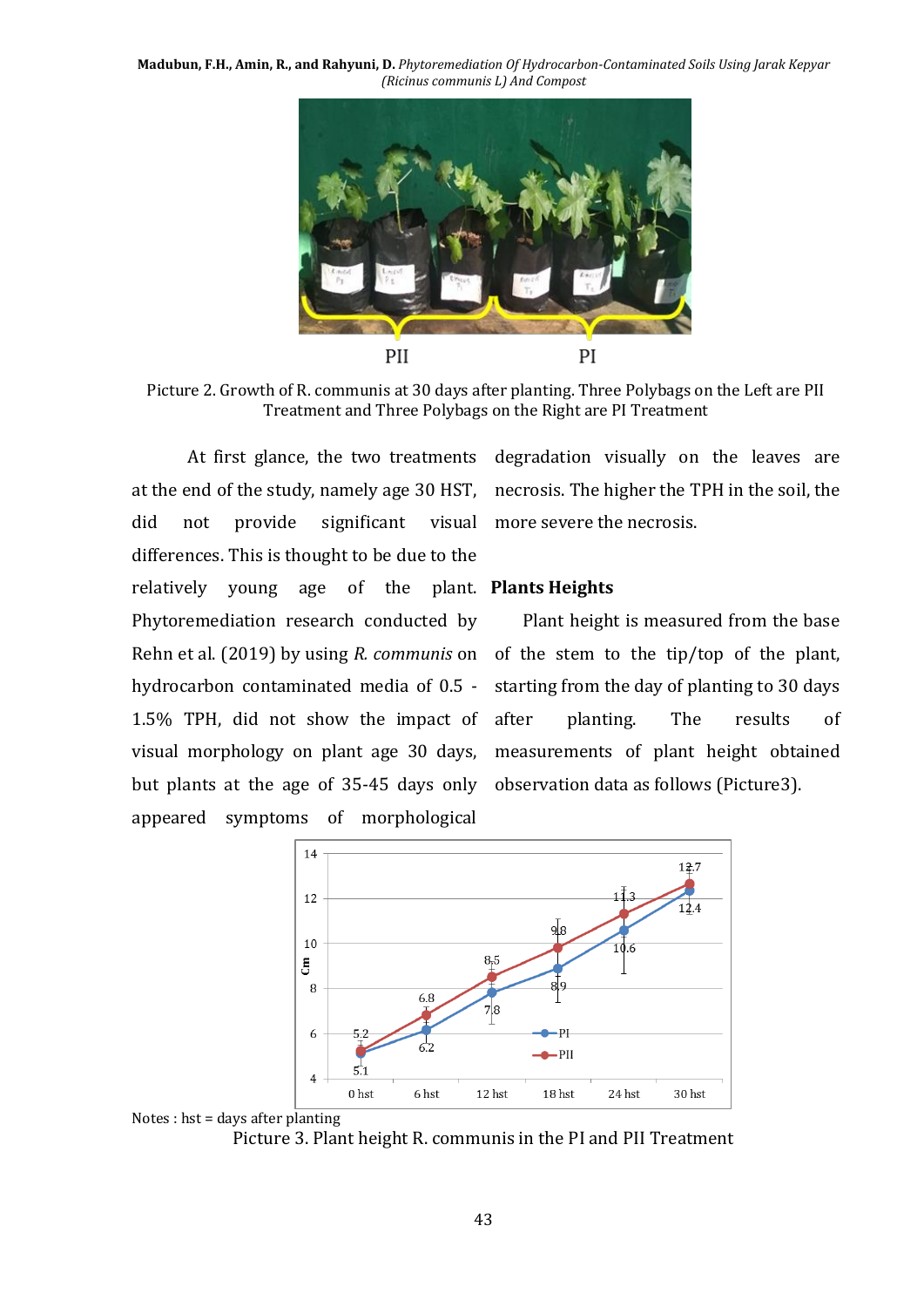Statistical tests of the two *R. communis* high data series with  $\alpha$  <0.05 indicate that the two were not significantly different, nor were the growth rates. The average growth of *R. communis* in 30 days is 1.4 - 1.5 cm / 6 days.

| Table of High Tate of filercase of its communisment rand Fili |       | Height Increase (cm)        |     | Average (cm)     |
|---------------------------------------------------------------|-------|-----------------------------|-----|------------------|
| <b>Treatment</b>                                              | 6 hst | 12 hst 18 hst 24 hst 30 hst |     |                  |
| PI                                                            | 1.0   |                             | 1.8 | 1.4 <sup>a</sup> |
| PH                                                            | 1.6   |                             |     | 1.5 <sup>a</sup> |

Table 6. High rate of increase of R. communis in PI and PII

description: hst = days after planting

experiment is shorter than its normal height. Nahar (2015) who observed the growth of *R. communis* from seeds and developed in fertile soil found that at 28 follows (Picture 4). days, the average growth reached 15 cm in height, whereas in this study only reached 12.7 cm in PII and 12 treatments. 4 cm in PI treatment at around 36 days of age.

The height of *R. communis* in this from the ground surface, starting from the day of planting to 30 days after planting. The results of measurements of plant diameters obtained observational data as

## **Rod Diameter**

Plant stem diameter is measured at the base of the stem and as high as 1 cm





Picture 4. Stem Diameter of *R. communis* Plants in PI and PII Treatment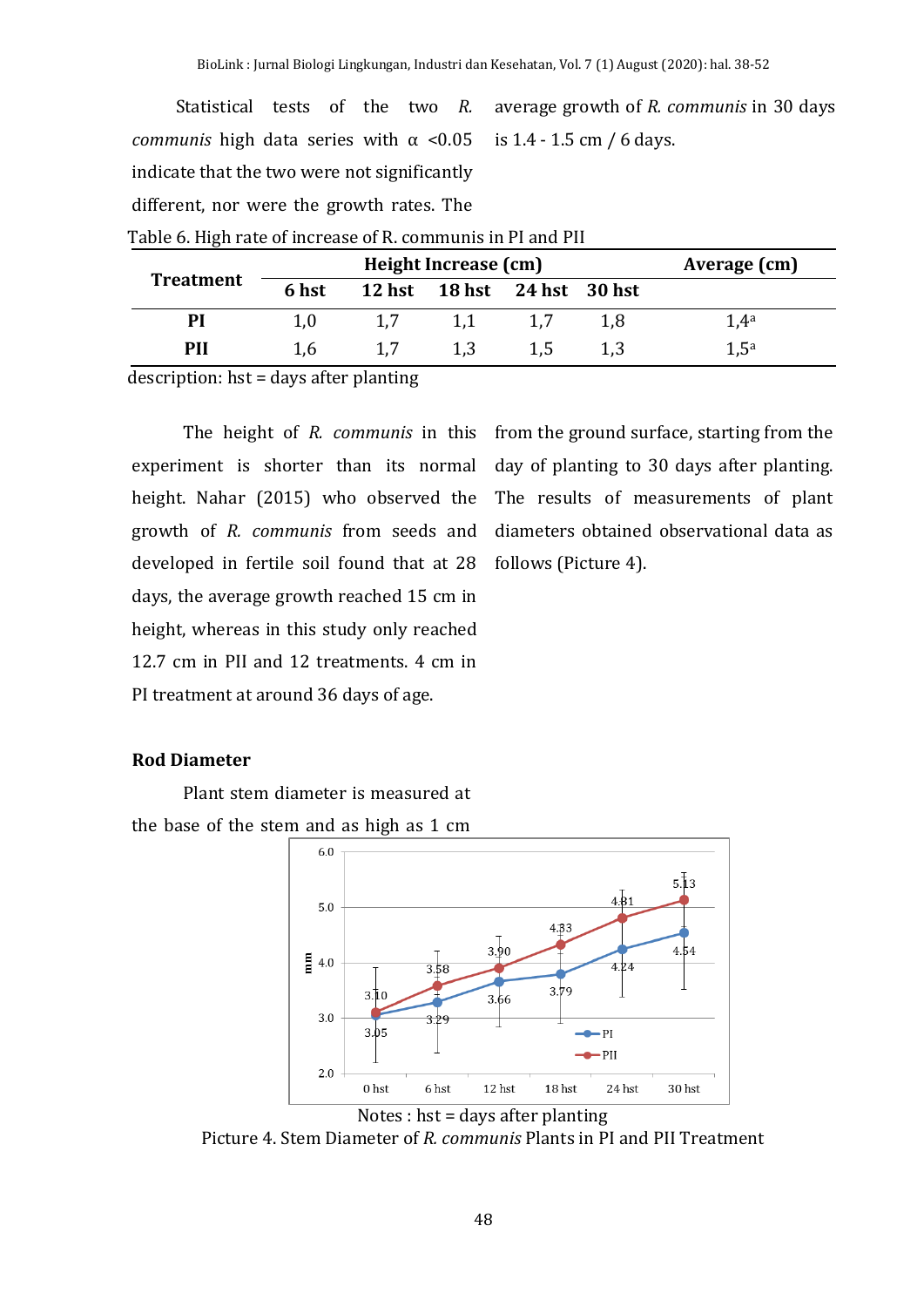*communis* diameter data series with a 95% ranged from 4.54 to 5.13 mm in PI and PII. confidence interval indicate that the two are not significantly different, although in **Leaf Area** general it can be seen that PII has a trunk diameter and a tendency greater than PI. Compared with the normal diameter of *R. communis* from Nahar's (2015) study it is **Reference source not found.**. known that the diameter in this experiment is greater than the normal diameter, 3.0

Statistical tests of the two *R.*  mm. In this experiment, stem diameters

Luas daun tanaman diukur dari setiap tanaman pada 30 hst dan dihitung reratanya seperti di dalam **Error!** 



Picture 5. Average Surface Area of R. communis leaves at 30 days after the end of the experiment

Statistical tests of the two data series of leaf surface area of *R. communis* at 30 DAP or at the end of the experiment with  $\alpha$ <0.05 indicate that the two are significantly different. The surface area of

the leaves of *R. communis* on PI> 250% is smaller than PII,  $14.8$  (+7.19) cm2, and 38.6 (+23.23) cm2 (Table 7).

|  | Table 7. Surface Area and Number of Leaves of R. communis at 30 HST |  |  |
|--|---------------------------------------------------------------------|--|--|
|--|---------------------------------------------------------------------|--|--|

|              |                   | PI            |                   | PII              |  |
|--------------|-------------------|---------------|-------------------|------------------|--|
| <b>Value</b> | <b>Total</b>      | <b>Amount</b> | <b>Total</b>      | Amount           |  |
| Avergae      | 14,8 <sup>a</sup> | 7,3c          | 38,6 <sup>b</sup> | 8,3 <sup>d</sup> |  |
| ±δ           | 7,19              | 0,58          | 23,23             | 0,58             |  |

Besides being smaller, PI has an average number of leaves that are smaller than PII, which is 7.3 strands and 8.3 strands.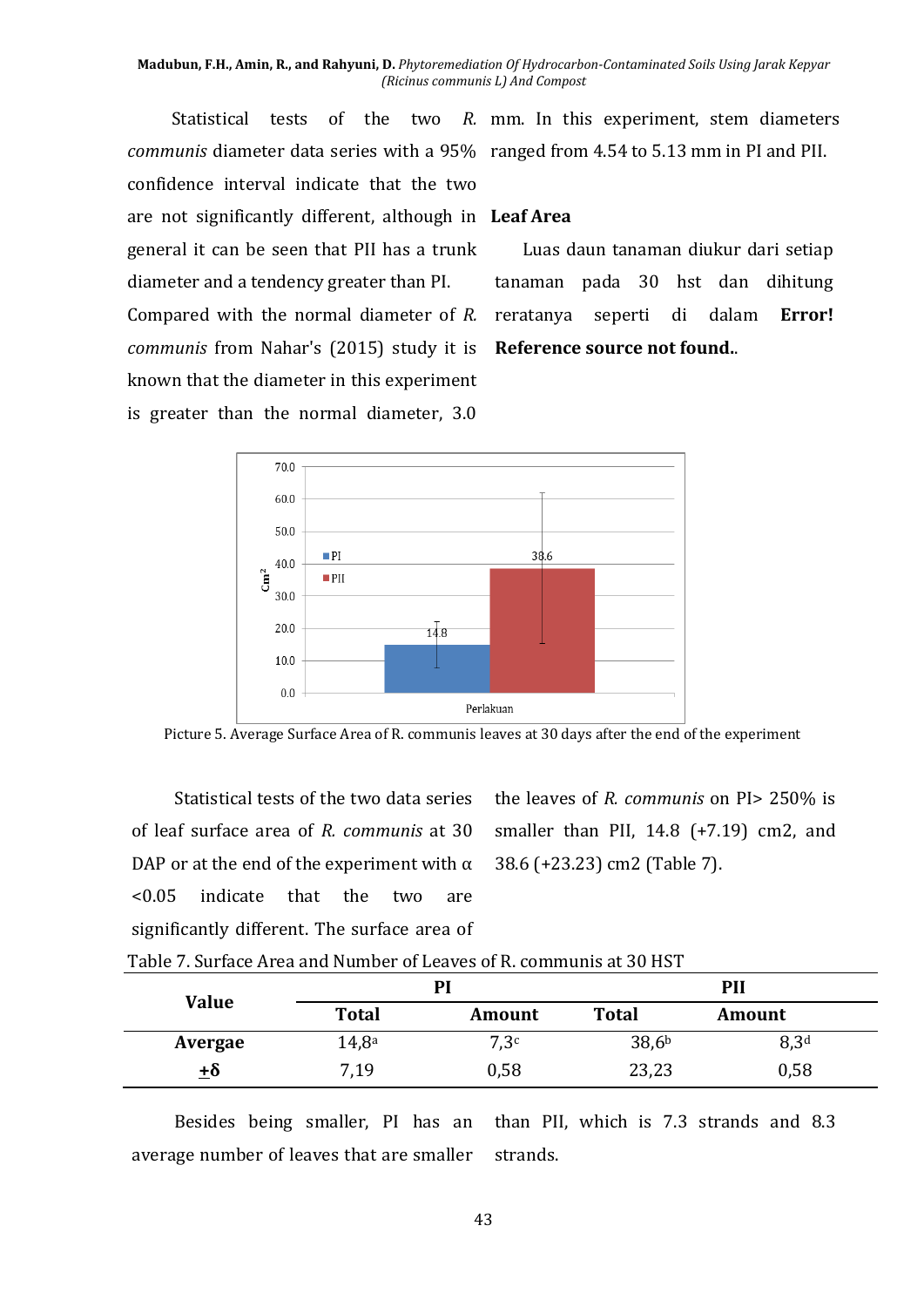From the four characters of plant growth of *R. communis*, namely total height, stem diameter, surface area, and the number of leaves only from the leaves, it can be seen that hydrocarbons in the soil have a negative impact on the growth of *R. communis* at ages up to 30 days after planting.

Noting the level and growth phase of *R. communis* conducted by Putri, Waluyo, and Ardiarini (2019), it is known that at the age of <40 days, *R. communis* is in the growth phase before entering the flowering phase which starts at the age of 54 days. In this growth phase, *R. communi*s will experience a relatively high increase and a relatively rapid number of leaves compared to other phases.

#### **CONCLUSION**

Phytoremediation using *R. communis* and composting have succeeded in reducing TPH in the soil by 97.7%, while natural processes, natural attenuation only decreased by 25.8%. Meanwhile, *R. communis* can accumulate TPH in roots and roots, ranging from 3377.6 mg/kg and 3555.0 mg/kg. The number and leaf area of *R. communis* shows a clearer indication of hydrocarbon biotoxicity than the height and diameter of the stem.

#### **ACKNOWLEDGMENTS**

Our gratitude goes to the owner of a motorcycle repair shop on the Adisucipto road for allowing us to take contaminated land as research material. Thank you also to distance farmers in Kepyar Sorowajan Village, District Banguntapan, Bantul Regency, DIY because with their guidance has helped this research in the supply of quality *R. communis* seeds; and to all those who assisted in this research so that it can be completed and succeeded well which cannot be mentioned one by one.

#### **REFERENCES**

- Abatenh, E., Gizaw, B., Tsegaye, Z., & Wassie, M. (2017). The Role of Microorganisms in Bioremediation- A Review. *Open Journal of Environmental Biology, 2*(1), 038-046. doi:https://doi.org/10.17352/ojeb.000007
- Agnello, A. C., Bagard, M., Van Hullebusch, E. D., Esposito, G., & Huguenot, D. (2016). Comparative bioremediation of heavy metals and petroleum hydrocarbons cocontaminated soil by natural attenuation, phytoremediation, bioaugmentation and bioaugmentation-assisted phytoremediation. *Science of the Total Environment, 563*, 693-703.
- Chen, M., Xu, P., Zeng, G., Yang, C., Huang, D., & Zhang, J. (2015). Bioremediation of soils contaminated with polycyclic aromatic hydrocarbons, petroleum, pesticides, chlorophenols and heavy metals by composting: applications, microbes and future research needs. *Biotechnology Advances, 33*(6), 745-755.
- Couto, M. N. P., Monteiro, E., & Vasconcelos, M. T. S. (2010). Mesocosm trials of bioremediation of contaminated soil of a petroleum refinery: comparison of natural attenuation, biostimulation and bioaugmentation. *Environmental Science and Pollution Research, 17*(7), 1339-1346. Retrieved from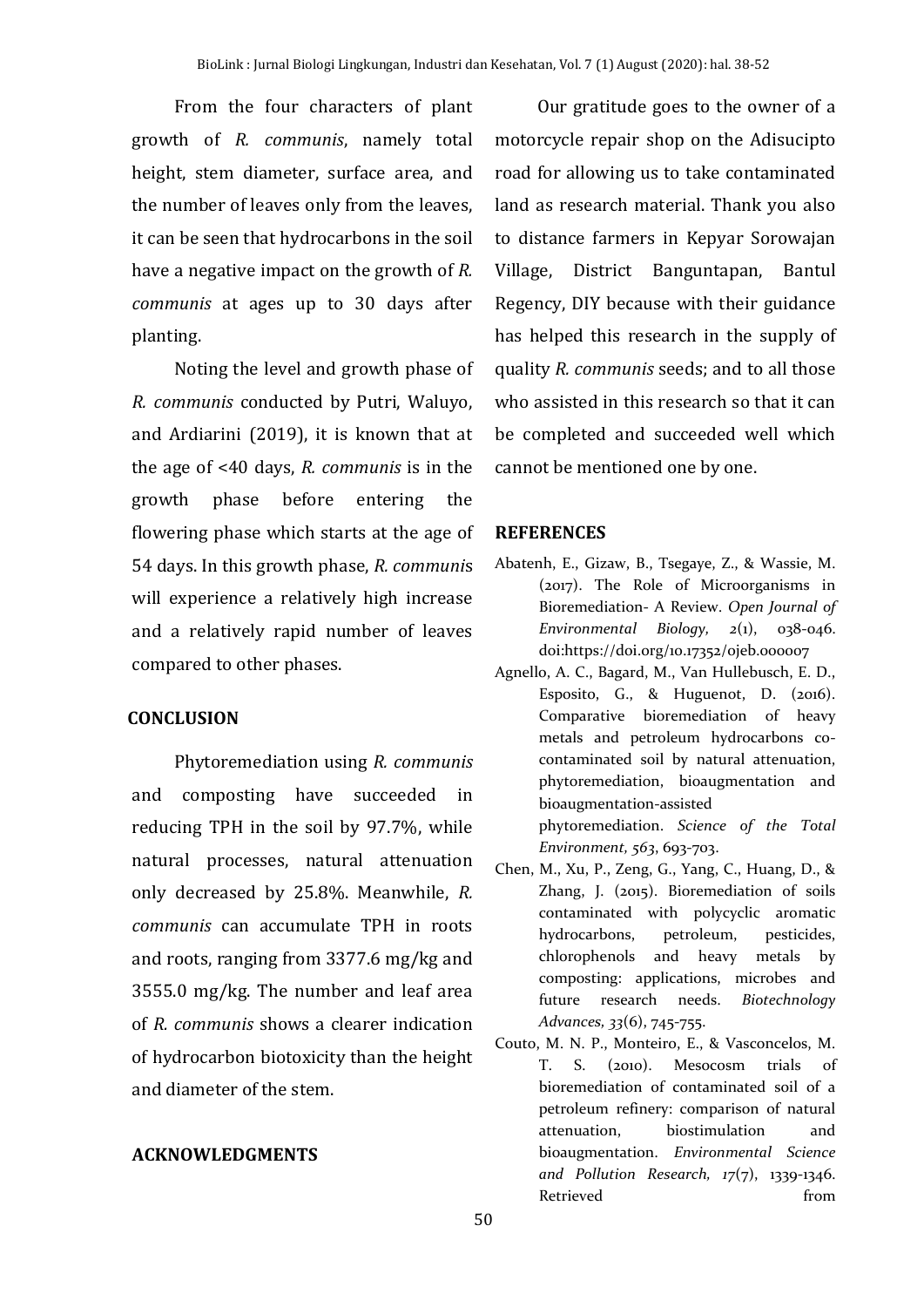https://link.springer.com/article/10.1007/s11 356-010-0318-y

- Cristaldi, A., Conti, G. O., Jho, E. H., Zuccarello, P., Grasso, A., Copat, C., & Ferrante, M. (2017). Phytoremediation of contaminated soils by heavy metals and PAHs. A brief review. *Environmental Technology & Innovation, 8*, 309-326.
- De Abreu, C. A., Coscione, A. R., Pires, A. M., & Paz-Ferreiro, J. (2012). Phytoremediation of a soil contaminated by heavy metals and boron using castor oil plants and organic matter amendments. *Journal of Geochemical Exploration, 123*, 3-7.
- Ezeaku, P., & Egbemba, B. (2014). Yield of maize (Manoma spp) affected by automobile oil waste and compost manure. *African Journal of Biotechnology, 13*(11), 1250-1256. doi:10.5897/AJB2013.13603
- Faucette, B. (2010). Compost's Role In Hydrocarbon Remediation. *BioCycle, 51*.
- Furini, A., Manara, A., & DalCorso, G. (2015). Editorial: Environmental phytoremediation: plants and microorganisms at work. *Frontiers in Plant Science, 6*(520), 1-3. doi:10.3389/fpls.2015.00520
- Hasibuan, S. Y., Yani, M., & Mansur, I. (2019). The effectiveness of oil spill dispersant addition for phytoremediation of petroleumcontaminated soil using Ricinus communis L. *Journal of Degraded and Mining Lands Management,*  $6(3)$ ,  $1811-1819$ . doi:10.15243/jdmlm.2019.063.1811
- Hunt, L. J., Duca, D., Dan, T., & Knopper, L. D. (2019). Petroleum hydrocarbon (PHC) uptake in plants: A literature review. *Environmental Pollution, 245*, 472-484. doi:https://doi.org/10.1016/j.envpol.2018.11.0 12
- Idris, M., Abdullah, S. R. S., Titah, H. S., Latif, M. T., Abasa, A. R., Husin, A. K., Hanima,R. F., Ayub, R. (2016). Screening and identification of plants at a petroleum contaminated site in Malaysia for phytoremediation. *Journal of Environmental Science and Management, 19*(1), 27-36.
- Kathi, S., & Khan, A. B. (2011). Phytoremediation approaches to PAH contaminated soil. *Indian Journal of Science and Technology, 4*(1), 56-63.
- Khamforoush, M., Bijan-Manesh, M.-J., & Hatami, T. (2013). Application of the Haug model for process design of petroleum hydrocarboncontaminated soil bioremediation by composting process. *International Journal of Environmental Science and Technology, 10*(3), 533-544.
- Kiran, B. R., & Prasad, M. N. V. (2017). Ricinus communis L. (Castor bean), a potential multipurpose environmental crop for improved and integrated phytoremediation. *The EuroBiotech Journal,*  $1(2)$ *, 101-116.* doi:https://doi.org/10.24190/ISSN2564- 615X/2017/02.01
- Kriipsalu, M., Marques, M., & Maastik, A. (2008). Characterization of oily sludge from a wastewater treatment plant flocculationflotation unit in a petroleum refinery and its treatment implications. *Journal of material cycles and waste management, 10*(1), 79-86.
- Marques, M., Rosa, G., Aguiar, C., Correia, S., & Carvalho, E. (2010). Seedling emergence and biomass growth of oleaginous and other tropical species in oil-contaminated soil. *Open Waste Management Journal, 3*, 26-32.
- Nahar, K. (2015). Castor bean (Ricinus communis L.)-a biofuel plant: morphological and physiological parameters propagated from seeds in Bangladesh. *Asian Business Review, 2*(2), 64-66.
- Ndimele, P. (2010). A review on the phytoremediation of petroleum hydrocarbon. *Pakistan Journal of Biological Sciences, 13*(15), 715.
- Ngobiri, C., Ayuk, A., & Awuoso, I. (2007). Differential degradation of hydrocarbon fractions during bioremediation of crude of polluted sites in Niger Delta area. *J. Chem. Soc. Nig, 32*, 151-158.
- Olivares, A. R., Carrillo-González, R., González-Chávez, M. d. C. A., & Hernández, R. M. S. (2013). Potential of castor bean (Ricinus communis L.) for phytoremediation of mine tailings and oil production. *Journal of environmental management, 114*, 316-323.
- Osuji, L. C., & Nwoye, I. (2007). An appraisal of the impact of petroleum hydrocarbons on soil fertility: the Owaza experience. *African*